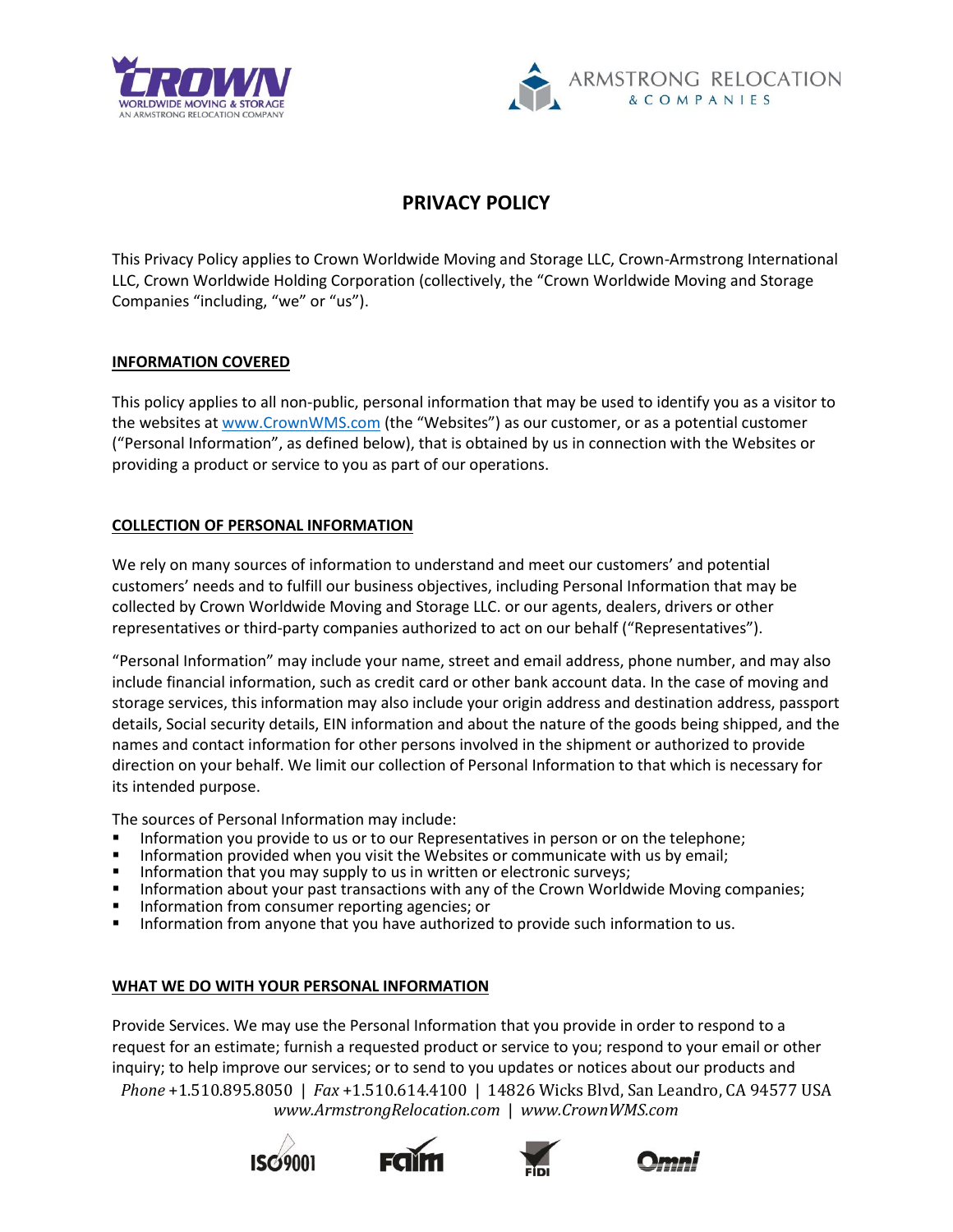



services that we think may be of interest to you. In order to provide you with the full range of services you request from us, it may be necessary for us to share Personal Information among the UniGroup Companies or with our Representatives, or other companies that we have engaged to provide services on our behalf. We require those companies to use your Personal Information solely for the purposes for which it was provided and consistent with this Privacy Statement.

Conduct Surveys. From time to time, we may use survey forms to better understand our customers' needs, to evaluate our services, and to create products and services that respond to their interests. Customers may decline to participate in these surveys. The Crown Worldwide Companies will not disclose survey response information outside of the Crown-Armstrong Companies, other than to our survey vendor(s) who assist us in collecting and analyzing such information or to our Representatives or other authorized service providers, solely for the purpose of improving our products and services.

Comply With Legal Processes. There are situations where we may disclose to third parties the Personal Information we collect as permitted or required by law. This may include disclosure to government entities, courts or other entities, such as in response to subpoenas or other legal or regulatory processes, or to protect against fraud.

Other Business Interests. We may also combine your Personal Information with other consumers' Personal Information or other publicly available information to help us satisfy our legitimate business interests, such as performing trend analysis or market studies; clearing customs, identify consumer preferences or interests; set prices; perform billing functions; establish credit; or comply with government regulations. We may also share anonymized data, such as statistical or demographic information in aggregate form, with third parties for research or marketing purposes. However, this anonymized data will not contain any of your individually identifiable Personal Information.

Credit Reporting Agencies. We may report information about your account(s) to credit bureaus and/or consumer reporting agencies. Late payments, missed payments, or other defaults on your account(s) may be reflected in your credit report and/or consumer report and may affect your ability to obtain credit.

## **HOW WE PROTECT YOUR PERSONAL INFORMATION**

We use reasonable measures to safeguard the security and integrity of your Personal Information through procedures and technology designed for that purpose. For example:

- We maintain physical, electronic, and procedural safeguards to protect your Personal Information.
- We regularly assess our security standards and procedures to protect against unauthorized access to Personal Information.
- We maintain Personal Information only as long as needed for legitimate business purposes, or as required by contractual or legal requirements.
- We limit access to Personal Information about you to those employees and representatives who need to know that information to provide our products and services to you.







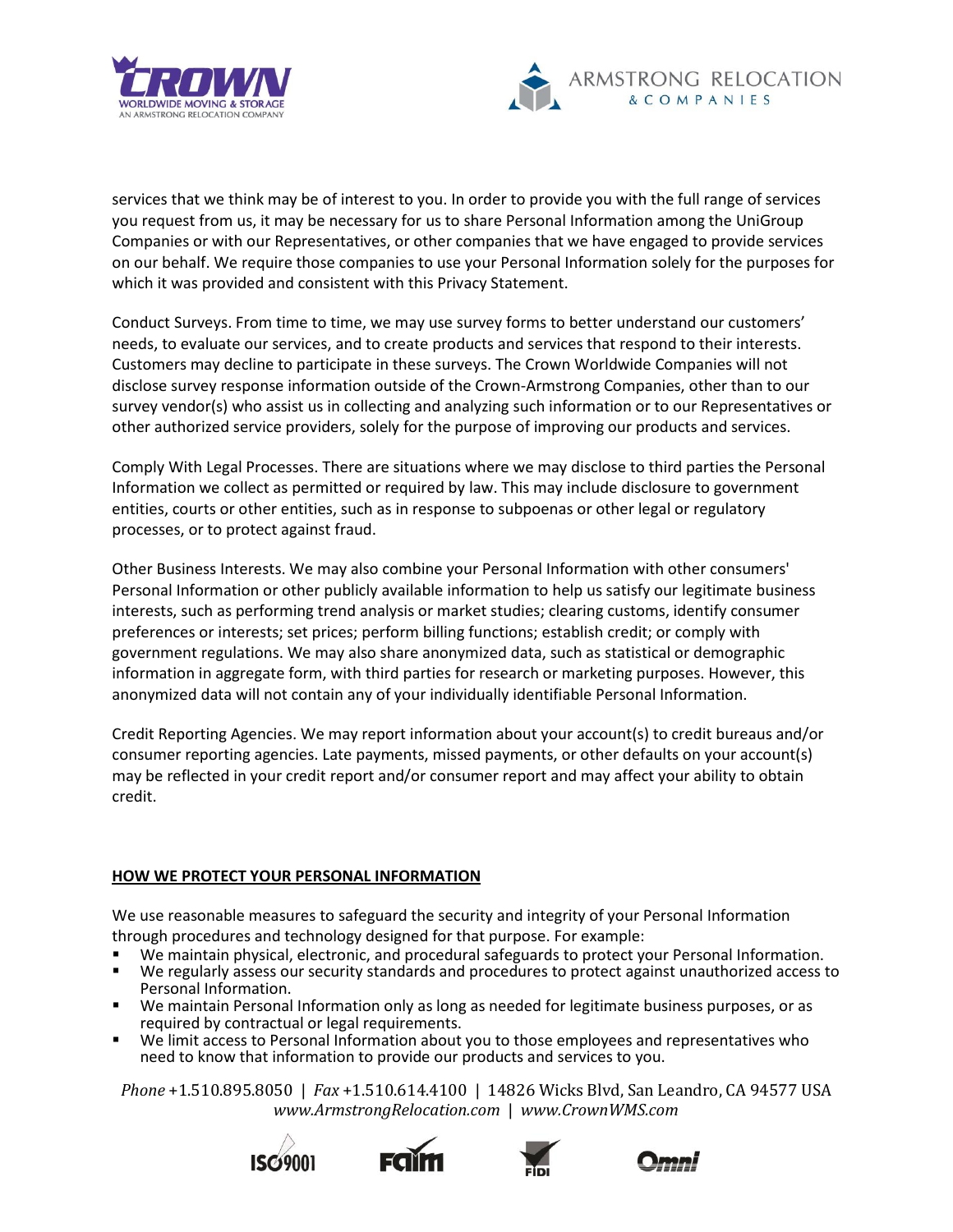



You should always safeguard your own Personal Information by protecting any passwords or other identifying information used to access your account with Crown Worldwide Moving and by safely disposing of any records or reports that are no longer needed.

# **OTHER TERMS AND CONDITIONS**

In addition, if you are one of our customers, your contract with us may contain distinct terms and conditions, limitations of liability and/or disclaimers of warranty applicable generally to the products or services provided by Crown Companies. Although we make reasonable efforts to limit access to our facilities and vehicles to authorized representatives, we are not responsible for maintaining the confidentiality of information that is printed and placed in plain view on a shipping carton.

# **COOKIES, INTERNET-RELATED INFORMATION, AND "DO NOT TRACK"**

A cookie is a small text file that may be placed in your browser by websites you visit and the content partners for those sites. Cookies help websites remember visitors when they return to the site. For example, a cookie can help a website remember that you've already registered, so you don't have to sign in again each time you visit. Essentially, cookies are used to customize websites based on the content you view and the preferences you have indicated.

We may use the following cookies on the Websites:

Strictly necessary cookies. These are cookies that are required for the operation of the Websites. They include, for example, cookies that enable you to log into secure areas of the Websites, use a shopping cart or make use of e-billing services.

Analytical/performance cookies. They allow us to recognize and count the number of visitors and to see how visitors move around the Websites when they are using it. This helps us to improve the way our website works, for example, by ensuring that users are finding what they are looking for easily.

Functionality cookies. These are used to recognize you when you return to the Websites. This enables us to associate individual customers with their information profiles or personalize our content for you, greet you by name and remember your preferences (for example, a choice of language or region).

Targeting cookies. These cookies record your visit to the Website, the pages you have visited and the links you have followed. We will use this information to make the Websites and any advertising displayed on them more relevant to your interests. We, or third parties acting on our behalf, may use cookies to present information about Crown services to you. They may also be used to provide information by third parties unrelated to Crown or Armstrong regarding goods or services that you may







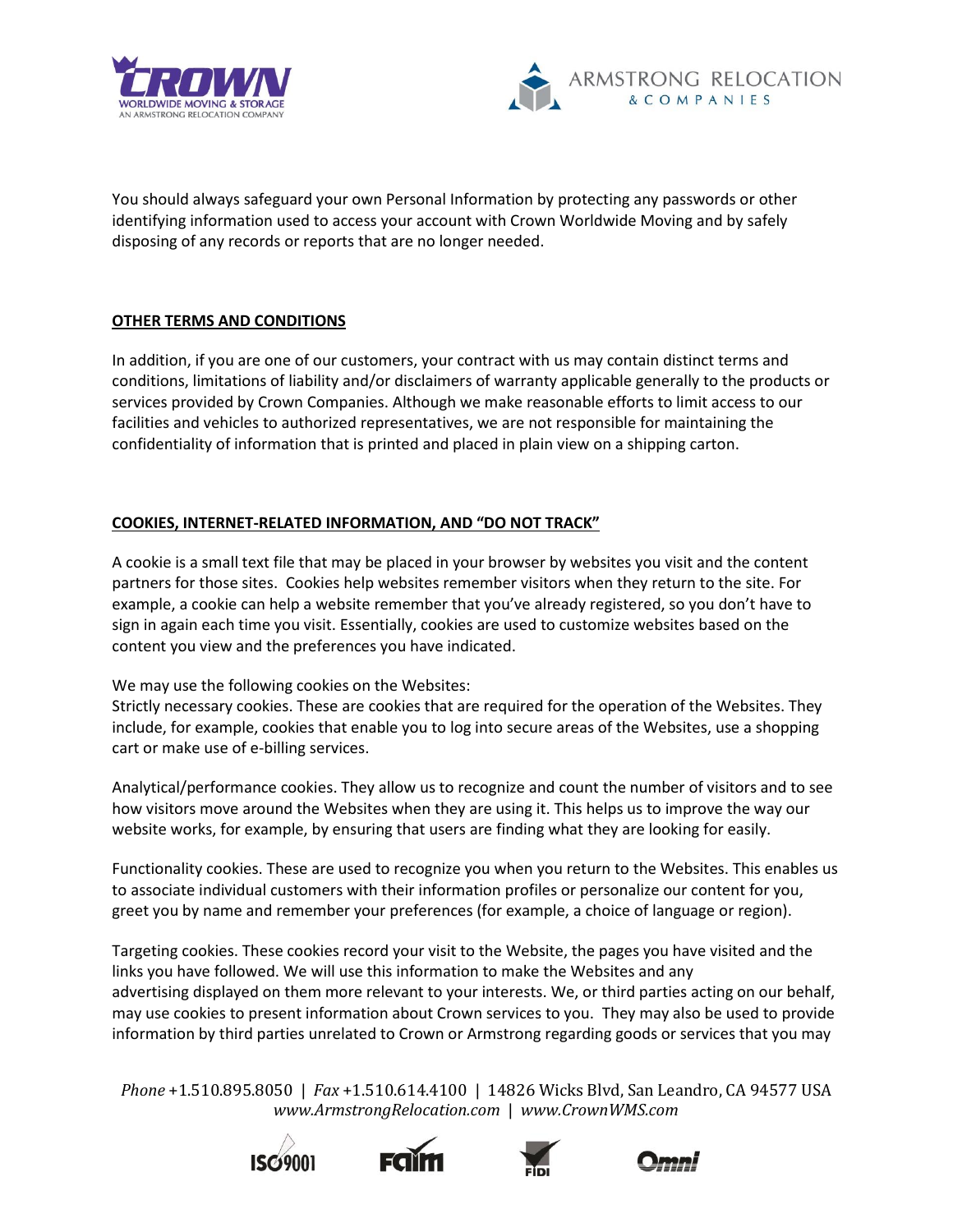



find helpful in connection with your move or relocation. (See also the section on Google analytics below).

You have choices regarding the use of cookies. You can use the preferences in your browser to view, control and delete the cookies you have by, for example, emptying the cache in your browser. You may visit the "Help" menu on your Internet browser for more information, or check with your browser provider. You may also "opt out" of receiving advertisements or other cookies by using services such as those provided by the Digital Advertising Alliance or Network Advertising Initiative. You may find more information about their members and the "opt out" process by going to their websites at [www.aboutads.info/choices](http://www.aboutads.info/choices) o[r www.networkadvertising.org.](http://www.networkadvertising.org/)

By visiting any of the Websites without taking steps to block or remove cookies, you are consenting to the use of cookies and other web technologies in connection with the Websites, as described in this Privacy Policy.

In addition, the Web servers for some of the Websites use an extended log file format which captures other information about your activity on those Websites including the date and time of visit; referring address (location from which a visitor comes to our site); type of Internet browser; and Internet Protocol (IP) address. The log file does not capture your email address or other information identifying you. We use this information to maintain and secure the Websites, monitor usage patterns, protect our intellectual property, and improve the appearance and content.

"Do Not Track" is an initiative to develop a signal for an Internet user to notify websites that he or she does not wish to be tracked by third parties. More information on the initiative is available here: [http://www.w3.org/2011/tracking-protection/.](http://www.w3.org/2011/tracking-protection/) Do Not Track has not yet been standardized because the initiative has not yet come to a consensus on exactly how websites should respond to these types of signals. Like many other websites, the Websites do not respond to Do Not Track signals.

## **GOOGLE ANALYTICS**

Some of the Websites may use Google Analytics and Google Display Advertising which collect anonymous Website user activity data through the use of both first-party and third-party cookies. We use the Google Display Advertising features, which collect data through the third-party DoubleClick cookie, in order to:

- Serve you with relevant advertising after you leave the Websites;
- Provide us with information about how our use of various advertising services is related to visits to the Websites; and
- Identify trends in how the Websites are being used, and by what demographics, and publish those trends in reports for internal use.







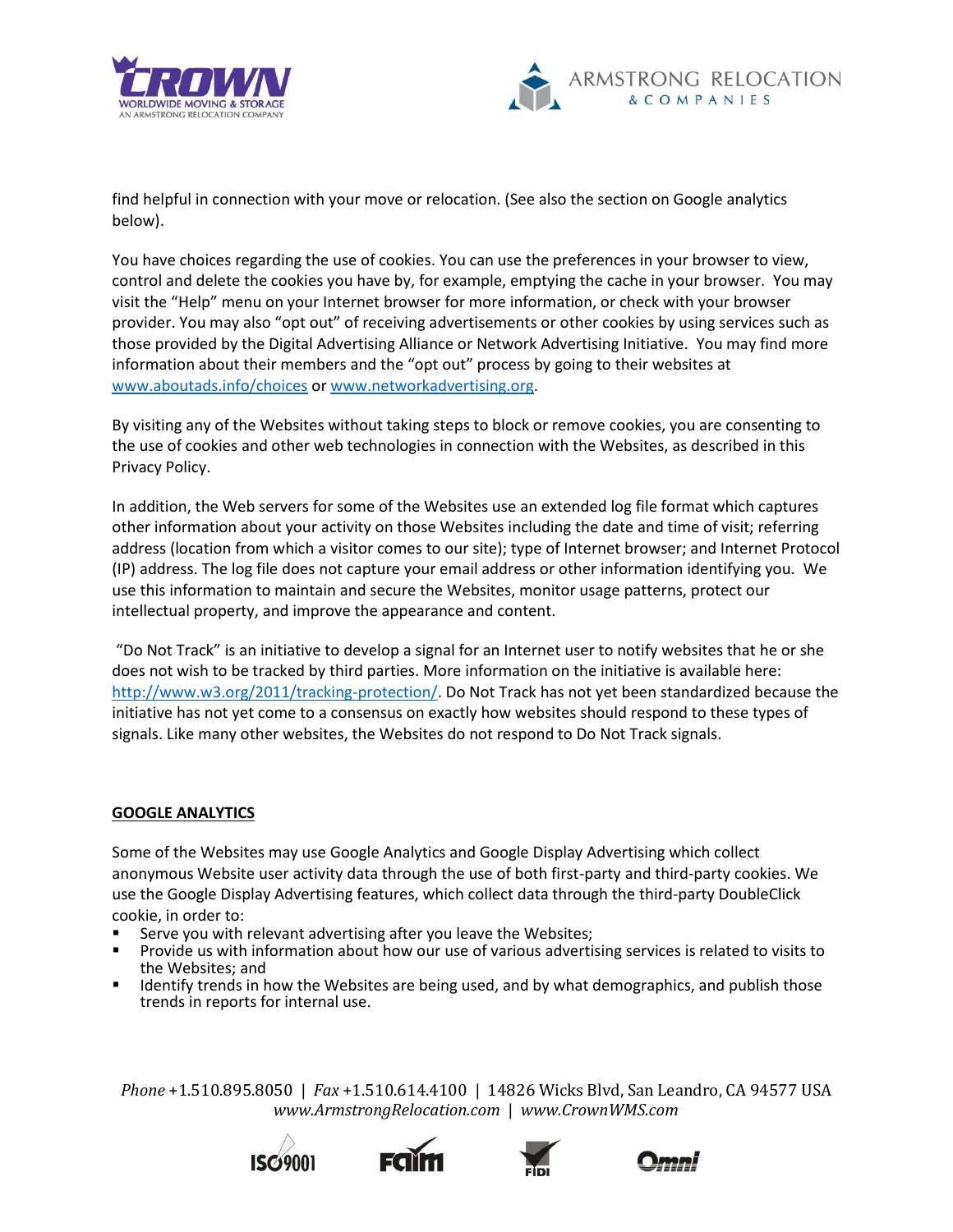



Google Analytics collects your IP address. We use your IP address information to learn the geographical locations where the Websites are being used. Your IP address does not identify you personally nor does it contain personal information such as your name or email address.

We will not merge your personal information with information collected through the DoubleClick cookie without first providing you with notice of the merger and obtaining your opt-in consent.

You may opt-out of Google Analytics for Display Advertising and customize Google Display Network ads using the Google's Ads Settings. You can learn more here: [https://support.google.com/ads/answer/2662856?hl=en&ref\\_topic=2971788.](https://support.google.com/ads/answer/2662856?hl=en&ref_topic=2971788)You may also opt-out of Google Analytics tracking with the Google Analytics opt-out browser add-on, which is available here: [https://tools.google.com/dlpage/gaoptout/.](https://tools.google.com/dlpage/gaoptout/)

Please note that if you opt-out of Google Analytics tracking, you will continue to receive advertisements as you browse on the Internet, but those advertisements will not be tailored to your interests.

## **VISITING OTHER INTERNET SITES**

Other Internet sites you visit hosted by third-party businesses, including those which may be linked to from the Websites, may have their own privacy policies or no policy at all. We are not responsible or liable for the independent privacy policies of those third-party sites. The inclusion of any link does not necessarily imply that we endorse the third party company, its Internet site, or any products or services that it may promote or sell.

When you leave one of the Websites to visit a third party website, the information transferred to the third party may include the referring address, which discloses the fact that you came from our website. This practice allows the third party to monitor its own Internet traffic.

#### **CHILDREN'S ONLINE PRIVACY**

None of the Websites are directed at or intended for children under the age of 13. We do not knowingly collect Personal Information on the Websites directly from children and will destroy such information if we become aware that a child has disclosed such information to us without proper parental consent.

## **ACCESS, QUESTIONS AND DISPUTE RESOLUTION**

*Phone* +1.510.895.8050 | *Fax* +1.510.614.4100 | 14826 Wicks Blvd, San Leandro, CA 94577 USA *www.ArmstrongRelocation.com* | *www.CrownWMS.com*  We will provide you with a reasonable opportunity to access your Personal Information that we have collected, correct it if it is inaccurate, or delete it as appropriate. Subject to relevant local legal